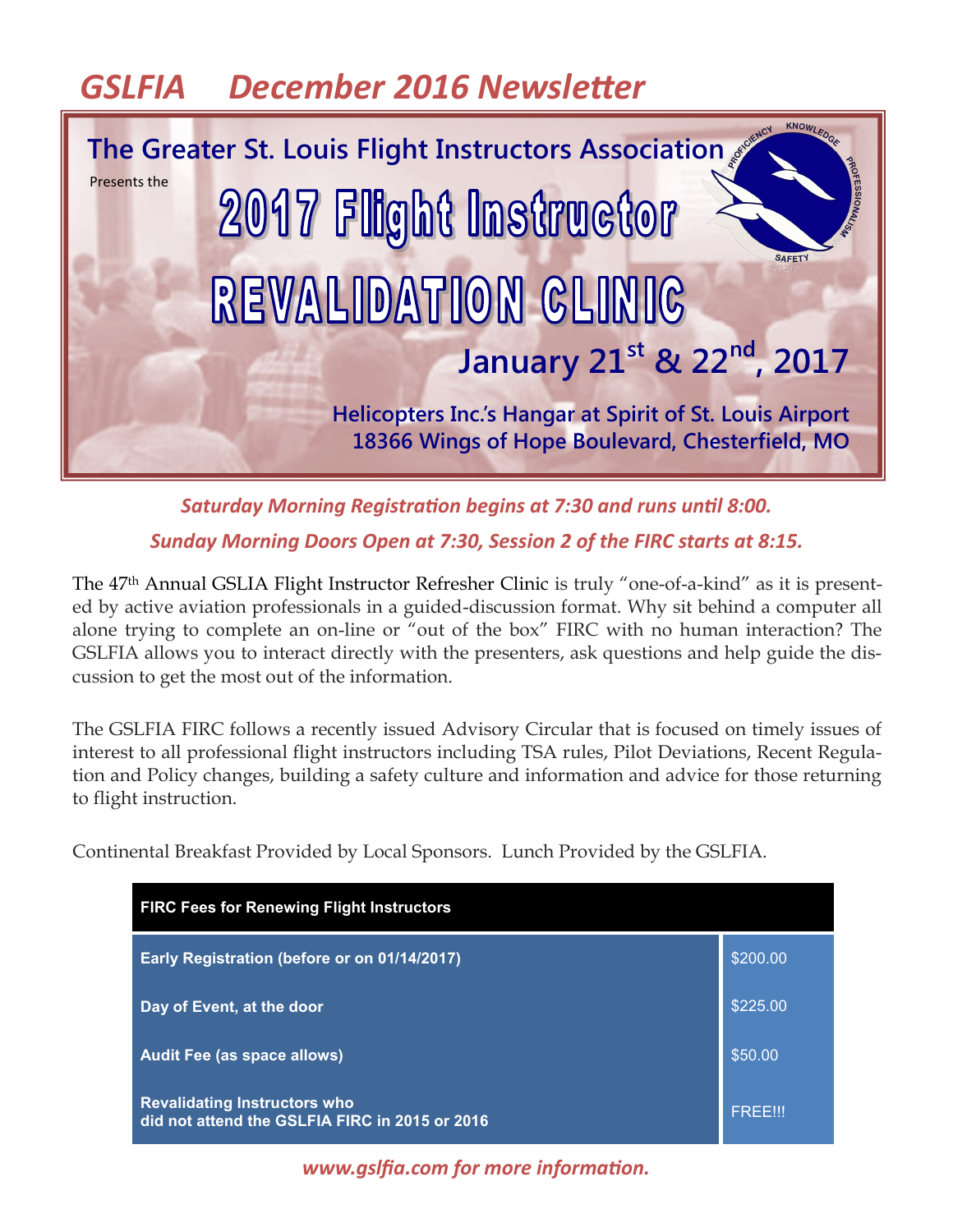

### **Greater St. Louis Flight Instructors Association**

**16105 Swingley Ridge Rd #4488, Chesterfield, MO. 63006-4488 website; www.GSLFIA.com email: members@gslfia.com**

November 28, 2016

GSLFIA Member,

It is time to start planning for the 2017 Flight Instructor Revalidation Clinic (FIRC) that will be held January 21 and 22 and the end of the membership year is quickly approaching. The 2017 FIRC will be held at a the same location as last year at the Chesterfield Airport (SUS), Helicopters Inc facility at 18366 Wings of Hope Drive, Chesterfield, Missouri 63006. Please see the enclosed flyer for details. The FIRC early registration fee is \$200 if postmarked by January 14 and includes the 2017 association membership dues. The fee at the door will be \$225. We offer CFIs the opportunity to attend the January 2017 FIRC free**.** A CFI can attend and revalidate at the FIRC free if they have not attended the GSLFIA FIRC in 2015 or 2016. An individual is eligible for only one free FIRC.

If you are planning to attend the FIRC, make any changes or corrections to the revalidation or renewal form on the back, check the appropriate FIRC registration line, enclose a \$200 check, and mail it in the enclosed envelope. If you are not planning to attend the FIRC, you may renew your membership for 2017, by making any changes or corrections to the revalidation or renewal form on the back, checking the membership renewal line, enclosing a \$20 check, and mailing it in the enclosed envelope.

Your continued membership and participation in the GSLFIA FIRC helps achieve our goals to further the flight instructor's development and promote aviation safety. These goals are accomplished by presenting the Flight Instructors Revalidation Clinic (FIRC) each January, Round Table Discussions and Safety Seminars for all pilots. We provide scholarship funds for developing CFIs and publish an annual Pocket Directory of members.

You are important to the association. Your continued support helps maintain a strong and active force in the St. Louis aviation community. Participation in the GSLFIA and FIRC is an investment in your local aviation community! Please return your check and the revalidation or renewal form on the back in the envelope provided.

Sincerely, Keith Mueller President GSLFIA Inc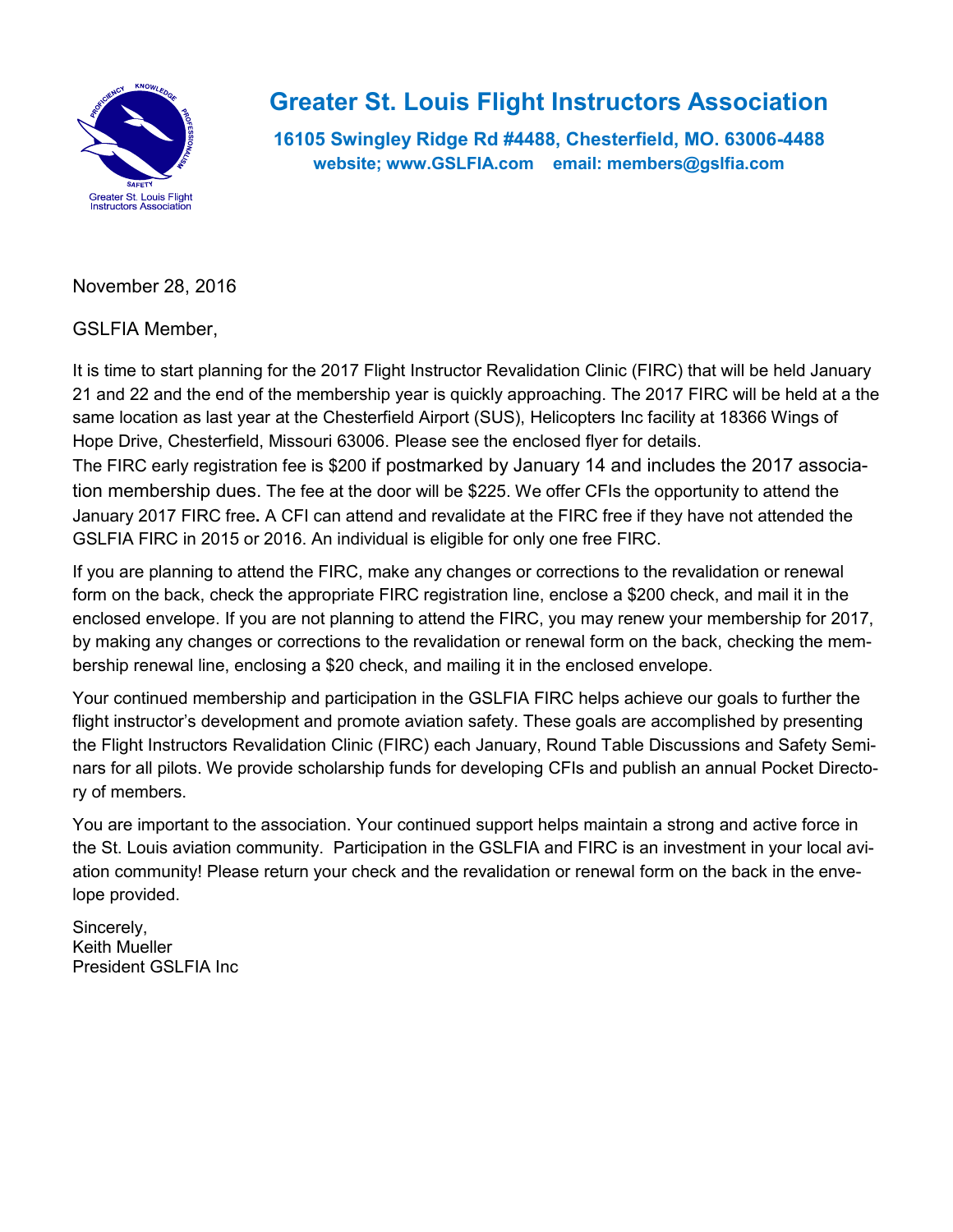### **GSLFIA Election Results**

The election results for the GSLFIA for 2017 are in, here's the membership vote!



David Pogorzelski Write in candidate vote

Currently there are openings for three additional members on the board of directors. If you are interested in serving on the GSLFIA board please contact us. Your service to the GSLFIA and the Flight Instructor community is greatly valued and appreciated.

#### **Article 3 By-Laws Modification**

Votes are in with 25 ballots received, the results are 23 Yes (to amend Article 3 of the GSLFIA by laws) and 2 were No (leave as currently published). Here is a summary if the changes that will incorporated into the GSLFIA by-laws. GSLFIA membership will now consists of (4) types: Members, Associate Members, Honorary Members and Life Members. All memberships are subject to GSLFIA board of director's approval. Members will be expanded to now include current active duty, guard or reserve military instructors/ evaluators fixed and/or rotary wing and also an Air Carrier instructor working in a company flight operations department and or instructors training in the simulator (i.e.., Flight Safety, Simuflite etc.) Life Membership will be an official type of membership and incorporated in the by-laws. A life membership can be awarded by the GSLFIA Board of Directors or a person who qualifies for membership can apply for and become a Life Member with the corresponding Live Membership dues.

Thank you all who voted and returned your ballot, your response is greatly appreciated!! Believe including current military instructors and Air Carrier pilots will expand the current GSLFIA wealth of flight instructor knowledge and grow the exceptional experience base that exists within the GSLFIA. Have a wonderful Christmas and Holiday season – Happy New Year!!!!!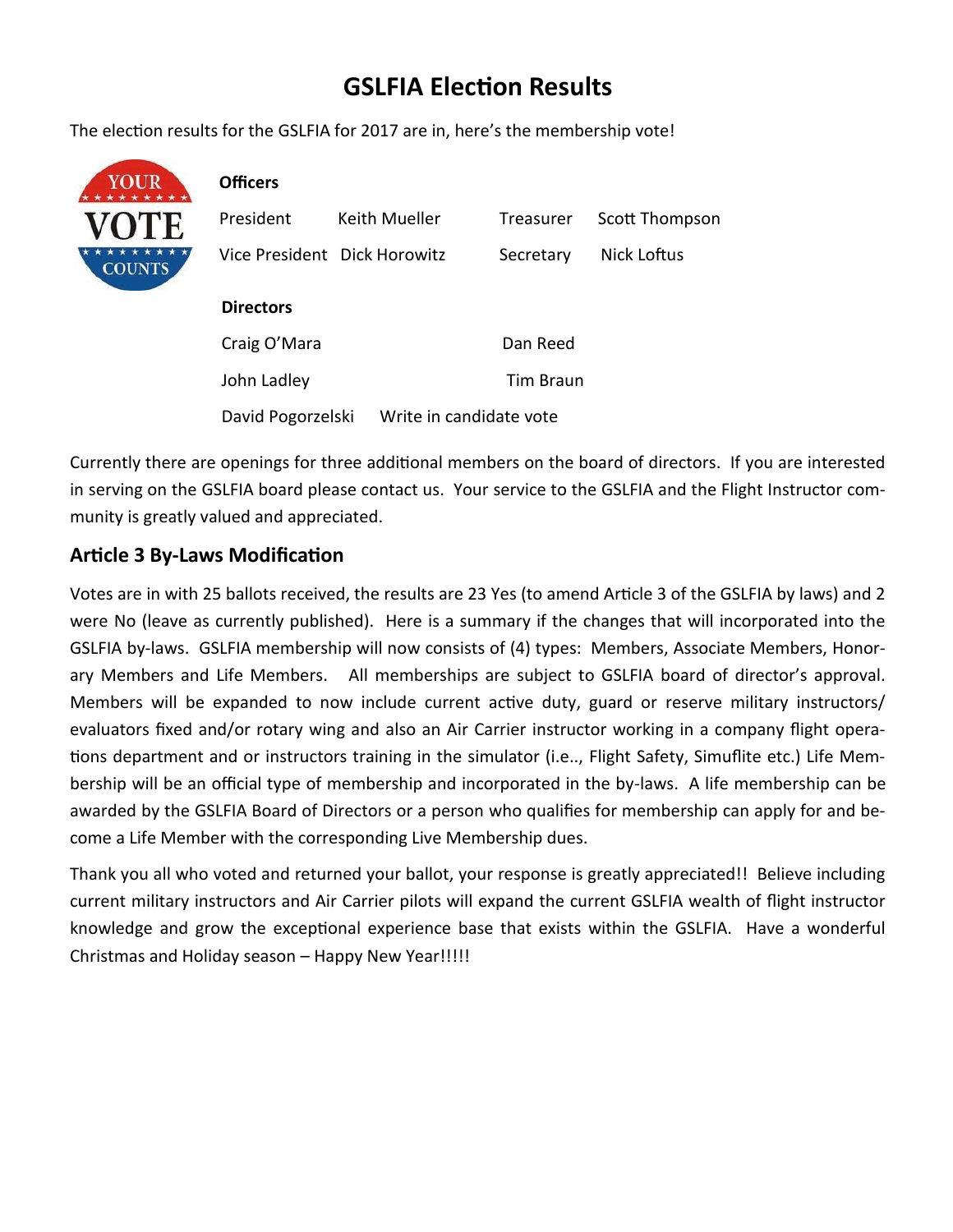## **2017 Flight Instructor Revalidation Clinic & Membership Renewal The FIRC Is FREE If You Qualify!!**

We are happy to offer Flight Instructors the opportunity to attend and revalidate free at the 2017 Flight Instructors Revalidation Clinic, Jan. 21-22, 2017.

A CFI qualifies for the free rate if he or she did not attend the GSLFIA FIRC in 2015 or 2016. This is a great opportunity for CFI's who have never attended a GSLFIA FIRC or for those now "out of sync" with the January FIRC due to obtaining an additional rating, etc. These Instructors can experience the excellent GSLFIA FIRC and get into the January revalidation cycle FREE!

For those who don't qualify for the free FIRC, remember that fees collected from the GSLFIA FIRC represent a direct investment in the community by providing revenue for the Edward Blue CFI Scholarships, providing much needed funding for CFI's to add ratings and advance their careers. GSLFIA also holds educational seminars for instructors and pilots.

The FIRC early registration fee is **\$200 if postmarked by January 14** and includes the 2017 association membership dues. The fee at the door will be \$225. To register for the FIRC or renew your membership you may refer to the FIRC Registration/Membership Renewal letter mailed with this newsletter. Please return the FIRC Reservation/Membership Renewal form with a check enclosed, if appropriate to: GSLFIA FIRC 16105 Swingley Ridge Rd. #4488, Chesterfield, MO 63006-4488.



### **Local Hotels Office Reduced Rates for FIRC Attendees**

If you are attending the January GSLFIA FIRC and in need of a hotel room, we have arranged for some reduced rates at two hotels in the immediate vicinity of the airport.

Hampton Inn and Suites is offering a reduced rate of \$125.00 for Friday and Saturday evening January  $20<sup>th</sup>$  and 21<sup>st</sup>. Their regular rate for these nights is \$159.00. The Hampton is located at 5 McBride &Sons Center Drive and can be contacted at 636-530-0770. They are also offering a free hot breakfast. Comfort Inn and Suites is offering a reduced rate of \$99.00 for Friday and Saturday evening as well. Their regular rate is \$119.00. The Comfort Inn is located at 18375 Chesterfield Airport Road and can be contacted at 636-530-1200.

Please identify yourself as a member of the GSLFIA and request the "Government Rate" to receive the discount. Transportation can be provided to and from the hotels for the FIRC.